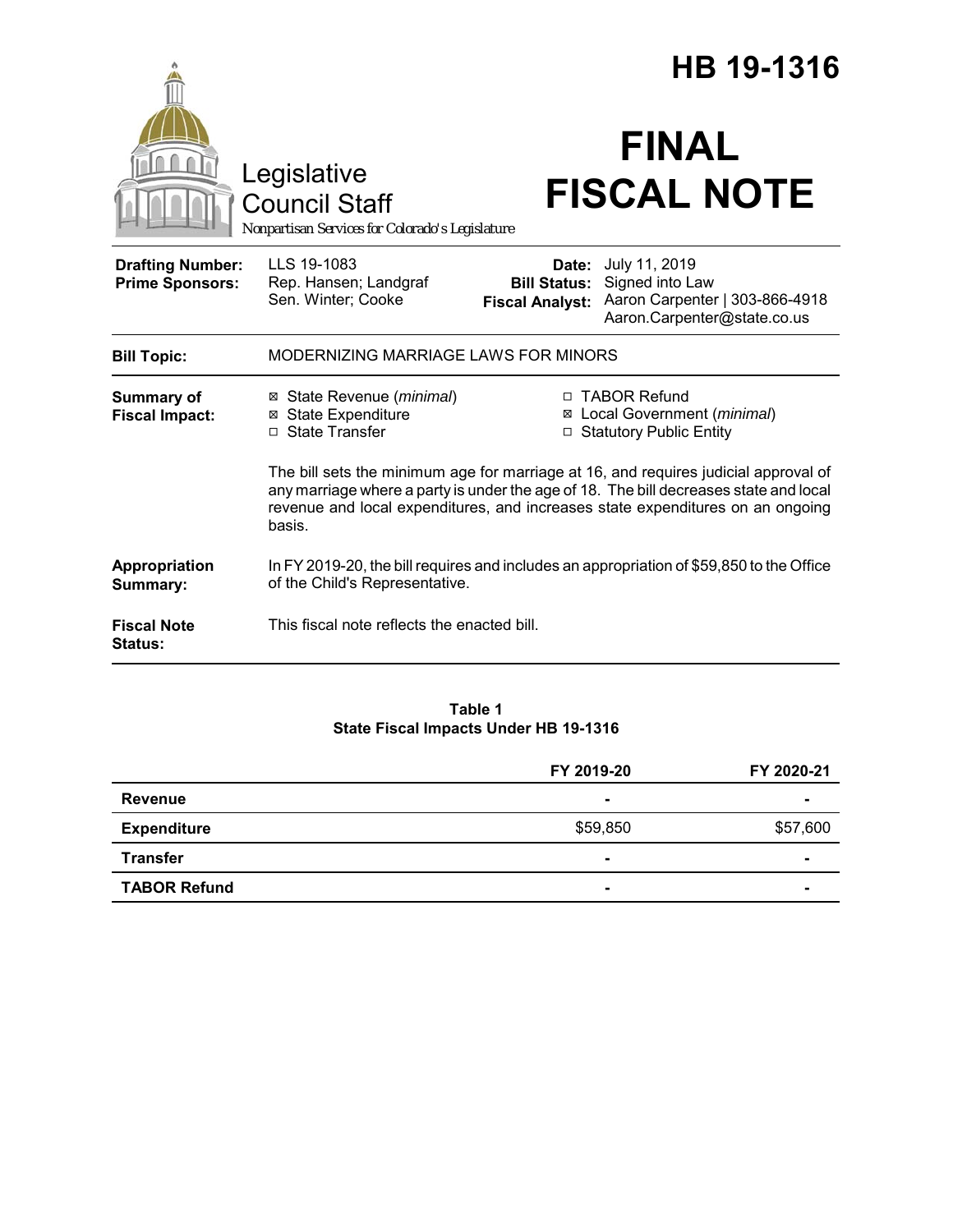July 11, 2019

# **Summary of Legislation**

Under current law, individuals aged 16 and 17 may get married if they have the consent of both parents or gain judicial approval. If the individuals are under the age of 16, they may get married if they have consent of both parents and judicial approval. This bill requires parties to be at least 16 years when getting married and, if under the age of 18, to get judicial approval before being married. When considering a motion for a 16-or-17 year-old to marry, a court must appoint a guardian ad litem to investigate the best interests of the underage party and the guardian ad litem must make recommendations to the court related to the issuance of a marriage license. Finally, the bill establishes rights for a married person under the age of 18.

## **Assumptions**

According to the Colorado Department of Public Health and Environment (CDPHE), from 2012 to 2018, there was an average of 80 marriage licenses per year issued to persons aged 16 or 17. Based on this data, the fiscal note assumes there will be 80 petitions for marriage involving minors per year that will require a guardian ad litem to investigate and make recommendations to the court. In addition, there have been between 0 to 5 marriages for minors under the age of 16 in that same time span. Based on this data, fiscal note assumes that there will be a minimal decrease in marriage licenses due to the prohibition of marriage for persons under the age of 16.

### **State Revenue**

Starting in FY 2019-20, by barring children under the age 16 from marrying and to the extent that the court approves fewer marriage petitions for 16-and 17-year-olds, state cash fund revenue will decrease by a minimal amount. For informational purposes, a marriage license has a \$30 fee, of which \$23 is revenue to the state (\$20 to the Domestic Abuse Program Fund and \$3 to the Vital Statistics Records Cash Fund) and \$7 is retained by counties.

### **State Expenditures**

Starting in FY 2019-20, state General Fund expenditures will increase in the Office of the Child's Representative by \$59,850 in FY 2019-20 and by \$57,600 in FY 2020-21 and on an ongoing basis. In addition, workload in the Judicial Department and the CDPHE will be impacted as described below.

**Office of the Child's Representative.** Expenditures in the Office of the Child's Representative will increase by \$59,850 in FY 2019-20 and by \$57,600 in FY 2020-21 to provide a guardian ad litem to minors petitioning for a marriage license. This assumes that there will be 80 appointments per year with each appointment requiring 9 hours of work at \$80 per hour. The rate is based on the current Judicial Department contract attorney rate. Costs in FY 2019-20 includes a one-time expense of \$2,250 for software development to modify the case management system. This is based on 15 hours of programing at a rate of \$150 per hour.

**Judicial Department.** Overall, workload in the Judicial Department will increase for the trial courts to conduct more marriage approval hearings, which are expected to take more time in order to hear recommendations from a guardian ad litem. In addition, workload will minimally decrease for the trial courts since trial courts will no longer be required to conduct hearings concerning marriages under the age of 16. No change in appropriations is required.